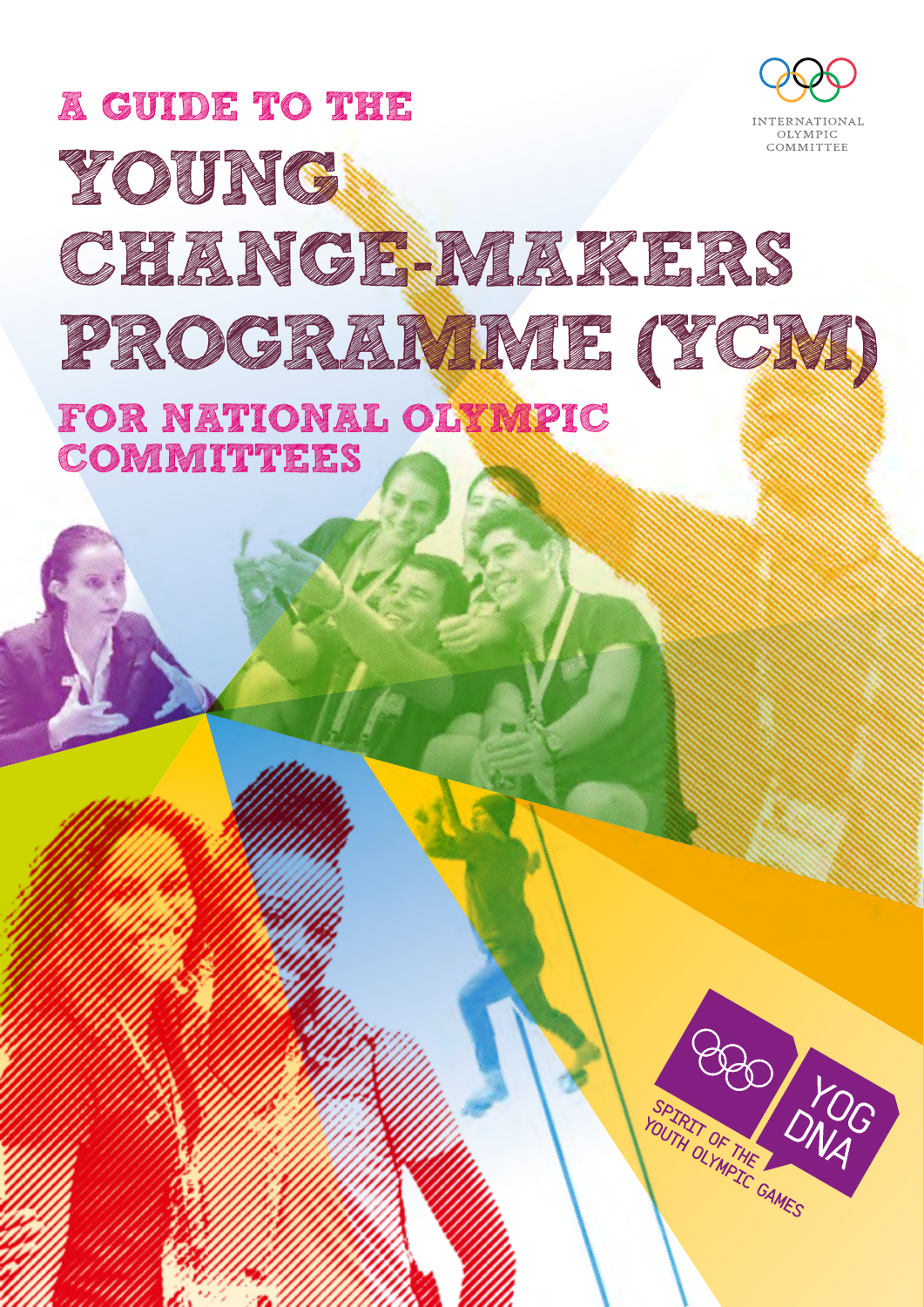# WHAT IS TREE **YOUNG CHANGE-MAKERS PROGRAMME?**

Based on the IOC's Youth Strategy and the further development of the YOG, it has been decided to rename the Young Ambassadors (YA) Programme. For your NOC, this means that the Young Ambassadors Programme now becomes the Young Change-Makers (YCM) Programme. The YCM Programme aims to empower young people and support them to become Change-Makers in their community, using sport for a better world. The IOC wants to create an ongoing and long-term engagement with these young talents beyond the YOG in October 2018, through regular opportunities to get active and to contribute.





In practice, this decision does not generate many changes from the previous programme except:

- **Naming: Young Change-Makers** (instead of Young Ambassadors).
- **Engagement:** Long-term and on-going.
	- Pre-Games: social media, athletes meeting.
	- Games-time: Learn & Share activities, team meetings.
	- Beyond: social media, participation to NOC events or activities, or possibility to develop their own project linked to sport and youth.
- Impact: Greater opportunities possibilities to support IOC's and/or NOCs' events (competitions and championships, youth training camps, athletes meetings), education campaigns or Outreach programmes (Athletes' Career Programme, anti-doping campaign).

This guide aims to provide practical information for your NOC to help you select the right YCM and to ensure you, your YCM and your team officials and athletes fully understand and support the programme in order to get the most out of the Buenos Aires 2018 experience.

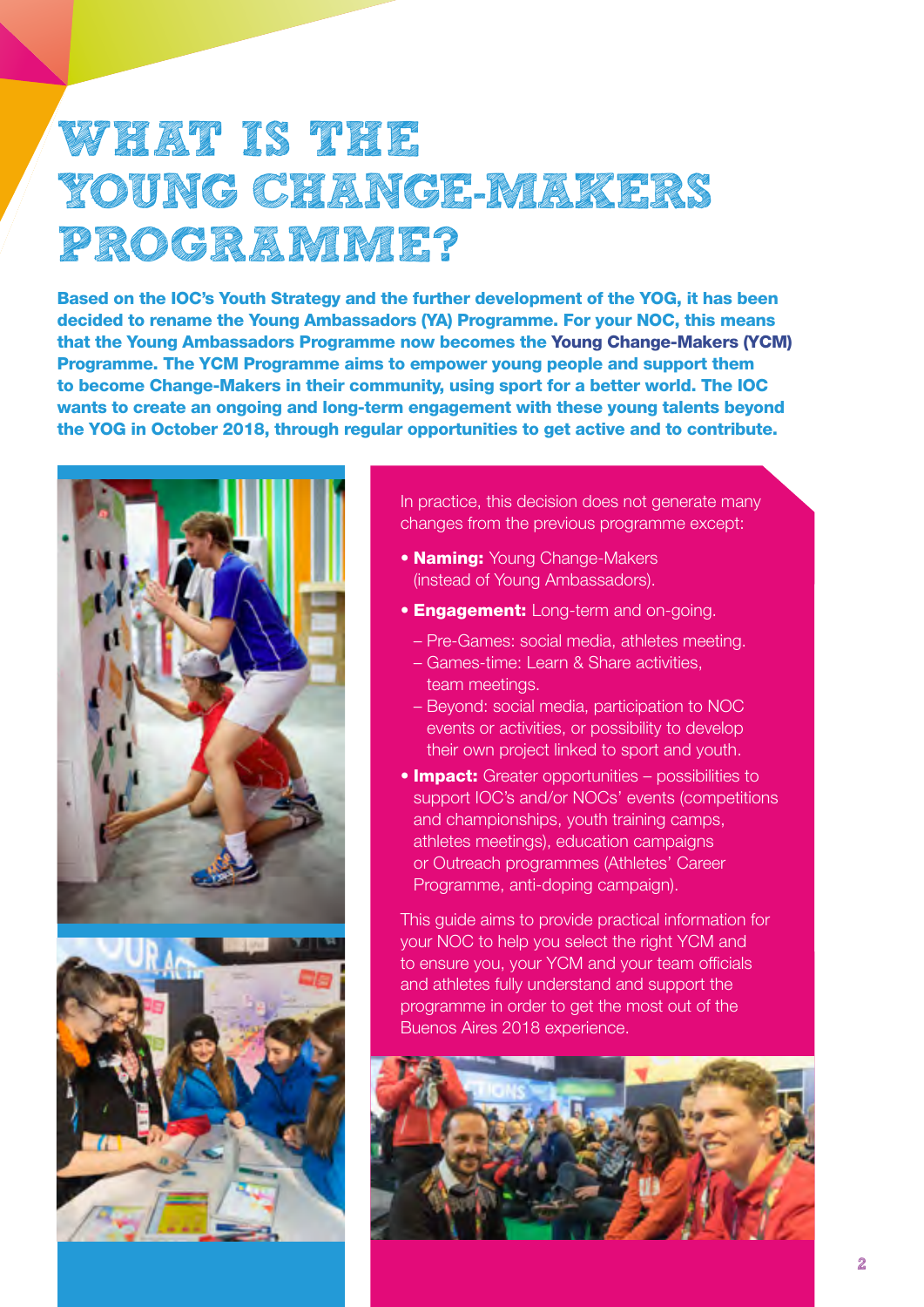# **WHAT IS A YOUNG CHANGE-MAKER?**

#### In view of Buenos Aires 2018, your NOC is asked to identify and select one new young talent who will join this pool of Young Change-Makers.

The YCM is a passionate believer in the power of sport and Olympic values. A YCM is willing to give back to sport and to inspire young athletes and youth in general.

### **A Young Change-Maker is:**

- A confident communicator
- A sport enthusiast
- Aged 20–25
- A fluent English-speaker
- Positive and pro-active
- Ready to build a long-term relationship with the IOC and with other YCMs
- A team player
- Able to lead and inspire others
- An active social media user
- An addition to your quota of Team Officials (one extra position only!)

*Being already involved in community and youth sport projects is an asset.*

#### **It is also important to know that your YCM:**

- Is considered part of the NOC delegation accredited as NOC Young Change-Maker (all venues, YOV, 2, R Blue).
- Wears the team uniform, stays at the village and marches in the opening ceremony with the delegation.
- Based on an online application process and their level of enthusiasm, 50 YCMs will be selected out of more than a 100 to attend the YCM Seminar (in parallel to the Chefs de Mission meeting, which is due to take place in late April 2018). The participants will be chosen on the basis of the best applications, gender equity and a fair geographical spread.
- All YCMs must be available for the entire duration of the Buenos Aires 2018 Youth Olympic Games (6–18 October 2018).
- Will be fulfilling his/her role on a voluntary basis.
- All travel and accommodation costs will be covered by the IOC.

YCMs are expected to be engaged and actively involved beyond Buenos Aires 2018 YOG. Therefore, YCMs must have the potential to volunteer their time and energy to continue their mission to inspire young athletes and youth in general.

Some of them may even volunteer as YCM<sup>+</sup>, a special programme of [social entrepreneurship through sport](https://youtu.be/e38wTZYcE1A).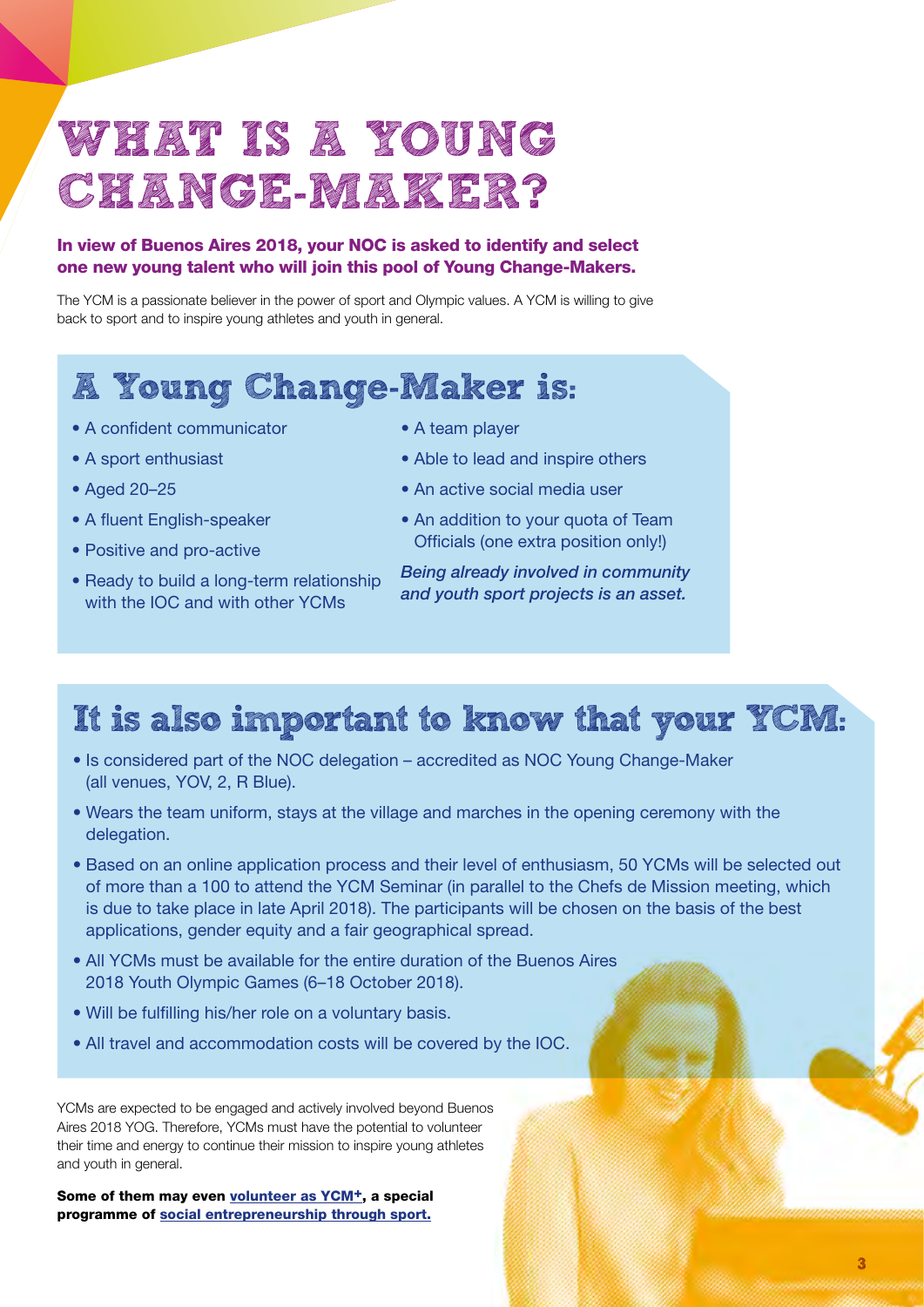# **WHAT ARE THE ROLES & RESPONSIBILITIES WITH REGARDS TO BUENOS AIRES 2018?**

#### Young Change-Makers job description

Below are some proposed tasks that the Young Change-Makers will/can fulfil pre-Games, at Games-time and beyond.

There is, of course, scope for you and the YCM to interpret how the role best fits your delegation; and there is no limit to what your YCM can do. Please also remember that, while the YCM is part of your NOC delegation, he/she is not included in the quota of Team Officials for the NOC or to be confused with an additional NOC staff member.

Your role as the NOC is to support and empower your YCM to fulfil their mission to the best of their ability. The more you can invest in your YCM, the more your delegation and athletes will get out of participating in the YOG.

### **Pre-Games:**

| Task                                                                   | <b>YCM</b>                                                                                                                                                                                                                                                                                                                                                                                                                                               |
|------------------------------------------------------------------------|----------------------------------------------------------------------------------------------------------------------------------------------------------------------------------------------------------------------------------------------------------------------------------------------------------------------------------------------------------------------------------------------------------------------------------------------------------|
| Integrate with the NOC                                                 | • Meet the NOC, CdM and delegation as soon as possible.<br>• Attend NOC meetings and calls relating to the teams YOG preparations.<br>• Connect with the previous YCM from the NOC, if applicable.<br>• Distribute information to delegation about Learn & Share (L&S).<br>• Be available for questions about L&S activities.<br>• Participate in NOC events, e.g. training camps:<br>$-$ Introduce L&S content.<br>- Organise team-building activities. |
| <b>Spread the YOG spirit</b>                                           | • Promote the YOG via social media.<br>• With support from the NOC, engage with local communities such as sports clubs<br>and schools.<br>• Engage local media about his/her role and the YOG in general.<br>• Identify inspiring athlete stories and share these with your NOC and IOC<br>for promotion.<br>• Leverage the appearances and involvement at sporting events to<br>communicate about the YCM role and the YOG.                             |
| <b>Communicate with</b><br>athletes and coaches                        | • Engage with athletes via social media (NOC and Personal Social Media Channels).<br>• Create content on L&S and the YOG (e.g. photos, videos, stories and guide)<br>to distribute to athletes and coaches.<br>• Prepare L&S timetables for athletes.<br>• Ensure coaches understand and support the L&S dimension of the YOG experience.                                                                                                                |
| Be an active member<br>of the Young Change-<br><b>Makers community</b> | • Participate in the monthly engagement tasks.<br>• Attend all IOC-led Webinars.<br>• Be an active member of the YCM Facebook group.<br>• Attend and participate in the YCM Seminar for those selected by the IOC.<br>• Consider applying to the YCM+ programme.                                                                                                                                                                                         |